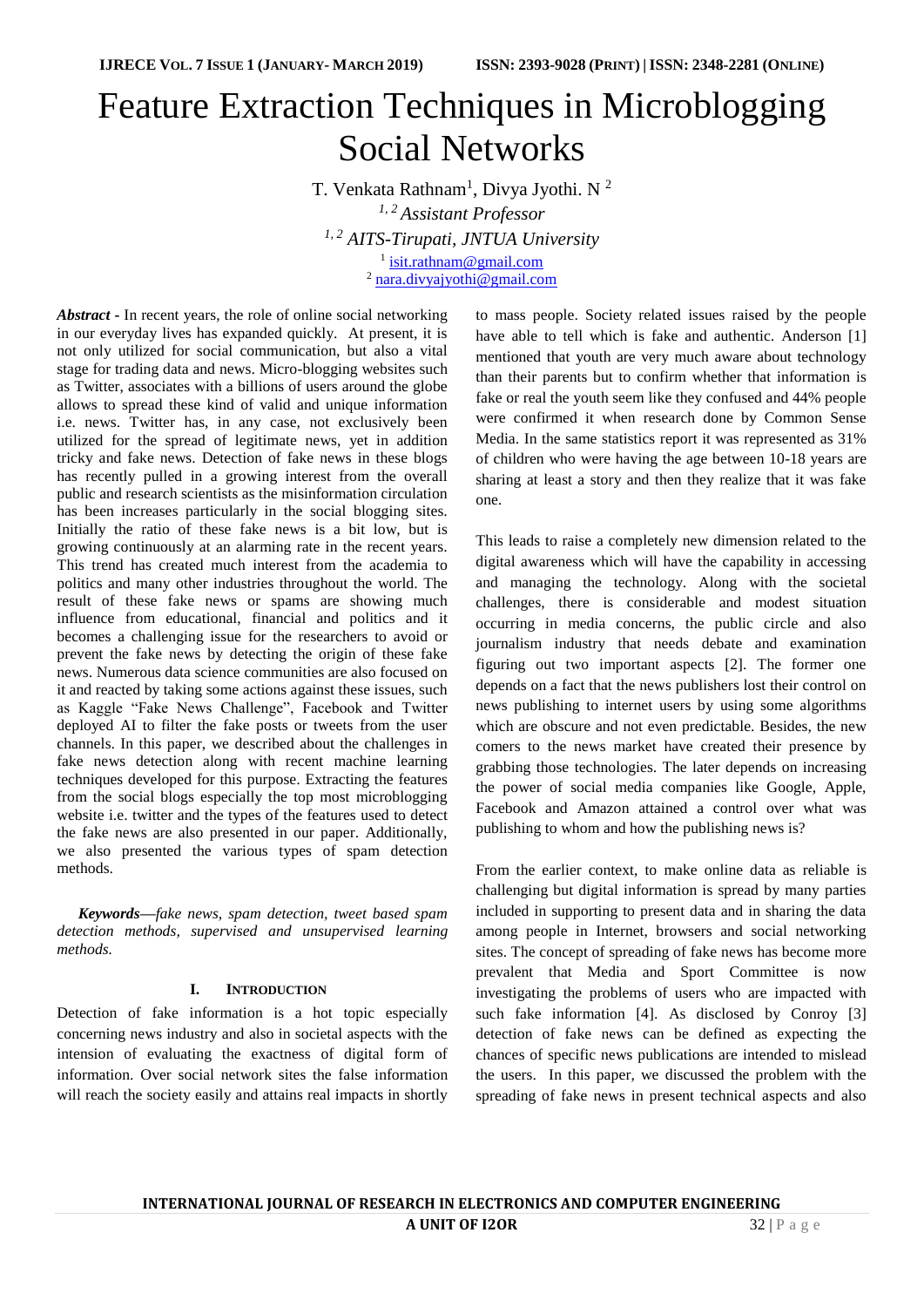discussed its emerging scope accordingly. Twitter is one of the leading social media sites which make users to text or post information up to 140 characters over a network known as "Tweet". In Twitter anyone can share their opinions, ideas and so on [5]. As per Twitter, it has approximately 320 million users are actively doing nearly 500 million tweets i.e., 350,000 tweets per minute in everyday [6]. Twitter displays the list which includes the topics which are mostly discussed in a specific time and it is called as "Trending Topics (TT)". This enables users to be aware about many trendy topics that are posting in Twitter. If user wants to mention the Tweet's topic he can use "#" character which is known as "Hashtag" so that one can easily track the topic on their interest. Twitter instantly reflects valuable events in real-time.

The structure of Twitter allows real time search systems and mining real time tweets to know what's happening in world in less time [7]. Sentiment analysing services are able to conclude the topics posted in Twitter [8]. Those services become successful when there is proper filtering of Spam from legal users. Customers prefers Twitter to know the people's perception regarding buying the products. In the same manner, companies uses Twitter to evaluate user satisfaction levels about their products [9]. This paper majorly contributes are summarized here. Twitter features which are utilized in spam detection by discussing their effectiveness, a detailed review regarding techniques of spam detection in Twitter are discussed along with its advantages and disadvantages as well, recent features of a Twitter that are not being used under spam detection methods those are used in spam detection are presented, Twitter features which are outdated that usually used by the spam detection methods in the study are also presented. According to authors [11], the framework of Twitter spam detection is show in Figure 1.





#### **IJRECE VOL. 7 ISSUE 1 (JANUARY- MARCH 2019) ISSN: 2393-9028 (PRINT) | ISSN: 2348-2281 (ONLINE)**

# **II. ROLE OF MACHINE LEARNING**

Machine Learning (ML) retrieves information from huge data repositories and performs prediction. In this the machines are capable of learning by the data which is trained and those machines are developed so as to use some algorithms by which it is able to make its self-decisions and yields the output to user. It is said to be the sub part of AI (Artificial Intelligence). Currently ML is used for critical data classification and also for decision making. In short, ML is the generation of paradigms which allows learning and decision making by the system itself. It is engaged with certain computing tasks where the design and coding of algorithms are not practical. Some of the instances of applications like filtering Spams .OCR (Optical Character Recognition), web browsers, Computer Vision and so on [12].

Machine learning is one of the research domains which usually concentrate on conceptual aspects, performance and the algorithms including the learning system properties. This ML domain constituted from various types of domains like AI (Artificial Intelligence), information and optimization theoretical aspects, statistics and some other fields of Science, Engineering and Mathematics. The implementation of machine learning is done on extensively and covered almost every scientific related fields which brought greater influence over science and societal aspects. The paradigm of ML used on multiple diversified issues such as recommender systems, mining the data and Informatics, self-control systems. In general, the machine learning domain is categorized into three sub fields. Those are Supervised Learning, Unsupervised Learning and Reinforcement Learning.

Supervised learning needs trained data that is labelled. It contains inputs and required outputs. But for Unsupervised learning there will be no need of having labelled data to train instead it requires inputs but no required outcomes. Reinforcement learning needs feedback which is obtained by interactions from outer world. In order to deal with the data tasks there proposed many application services and techniques [13]. It is done based on the above stated three learning algorithms. For instance, Google implements ML paradigms to obtain huge data from Internet to Google translator, image search engine and so on. Another important method here is that Outlier detection, which is one of primary issues related to data mining. Outlier is a type of pattern that differs from other patterns in a data set. This method is almost related research domain of data mining. The outliers those come early are treated as noisy information [14]. The outlier detection is very useful in some situations such as fraud finding on credit cards,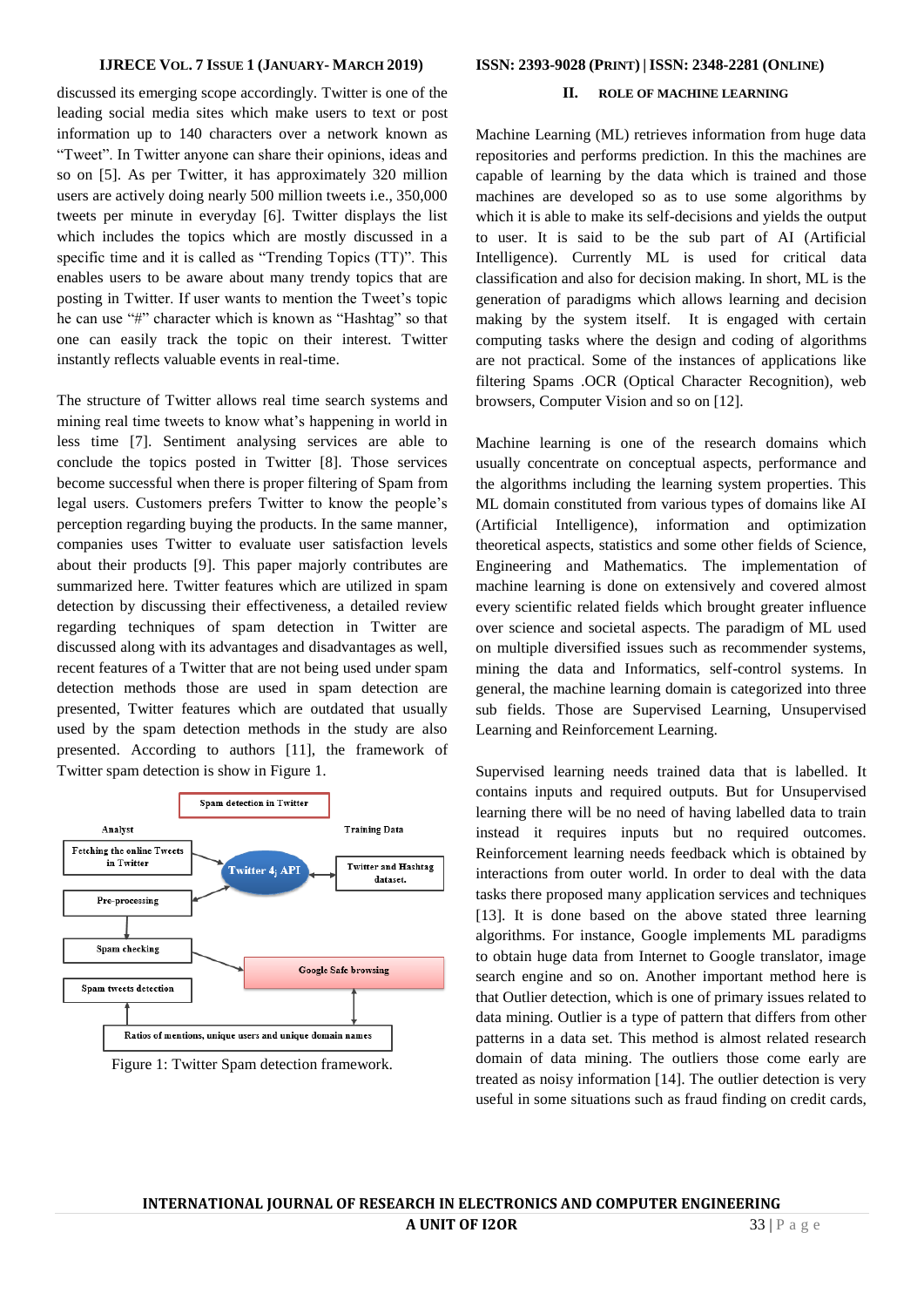identifying intrusions in computer and illegal access and so on.



Figure 2: Types of Machine Learning techniques

# **III. LEARNING METHODS**

**Supervised machine learning** is specialized for algorithms generation which can yield general structures and concept through externally provided instances and forecast the upcoming instances. The intension of supervised learning is to classify the data from existing data. It examines and works with the training information and with that analysis it attempts to finalize a function which is utilized in mapping the recent instances. The leaning paradigm is able to perform conception through training information for further situations in future with best.

# **3.1 Naïve Bayes Classifier**

Naïve Bayes classifiers comprises of labelled datasets, with those we tried to train the information i.e., examine the available probability of various class labels of the system. But before this we try to evaluate the posterior probability where we just tried to examine the fresh data probability to which it is required to derive a class label through the objects that are nearer to it. After evaluating both we attempt to integrate those in end.

#### **3.2 Decision Trees**

The purpose of Decision trees is do classification by decision making. Here a tree is generated and comprises of multiple branches and those branches results various class labels. If this label compromises the class property then that label is allocated to that input variable.

# **3.3 K-NN Nearest neighbors**

The algorithm of K-NN nearest neighbor comprises of predefined class labels which are used to train the system.

#### **IJRECE VOL. 7 ISSUE 1 (JANUARY- MARCH 2019) ISSN: 2393-9028 (PRINT) | ISSN: 2348-2281 (ONLINE)**

Later as one more input raises and is checked with its K nearest neighbors. The k value chooses to be odd for more time since in some cases the even one's has same distribution of class. Hence it is not easy to decide a class with dissimilar labels.

In **unsupervised learning**, there will no availability of labelled or training information but there will be some unordered information and we gave an attempt to cluster those depending on data. If this data is showing some similarities then the clustering is done by behavior and also similarities. That is to say we are trying to convert unlabeled data to labelled data. The best example of unsupervised learning is K means.

# **3.4 K-Means**

The algorithm of K-means works like clustering. We integrated the unordered information into groups/clusters. These will have same criteria and same behavior as well. In kmeans paradigm it is needed to have some k-centroids. Kcentroid is group of classes which are essential to partition the information in and later we tried to partition the unlabeled information to their nearer centroid labels. We also estimated the belonging distance and update the position of centroid and just repeat the same step again till that centroid reach its destination.

In **Reinforcement Learning,** we must be aware of the term reinforcement. It means the outcome of strengthen behavior so that it is able to do better than before. Learning on that basis is called as Reinforcement learning. Some of the examples of Reinforcement learning are Markov decision process, Monte-Carlo approximation problem and so on.

# **3.5 Markov Decision Process**

In the process of Markova decision model, some of the considerations are to be taken into sight such as a state which we are in, action that is going to perform and a state that results when that action performs. Markov in the Markova decision model represents only current details which is not regarding with past things. Another factor must be taken into sight is reward.

# **3.6 MONTELCARLO Approximation**

It is the process of things approximation by using samples and an expectation is that many of the things relates to machine learning, hence the approximation of expectation results Monte Carlo approximation. This depends on odd experiment to get numerical outputs.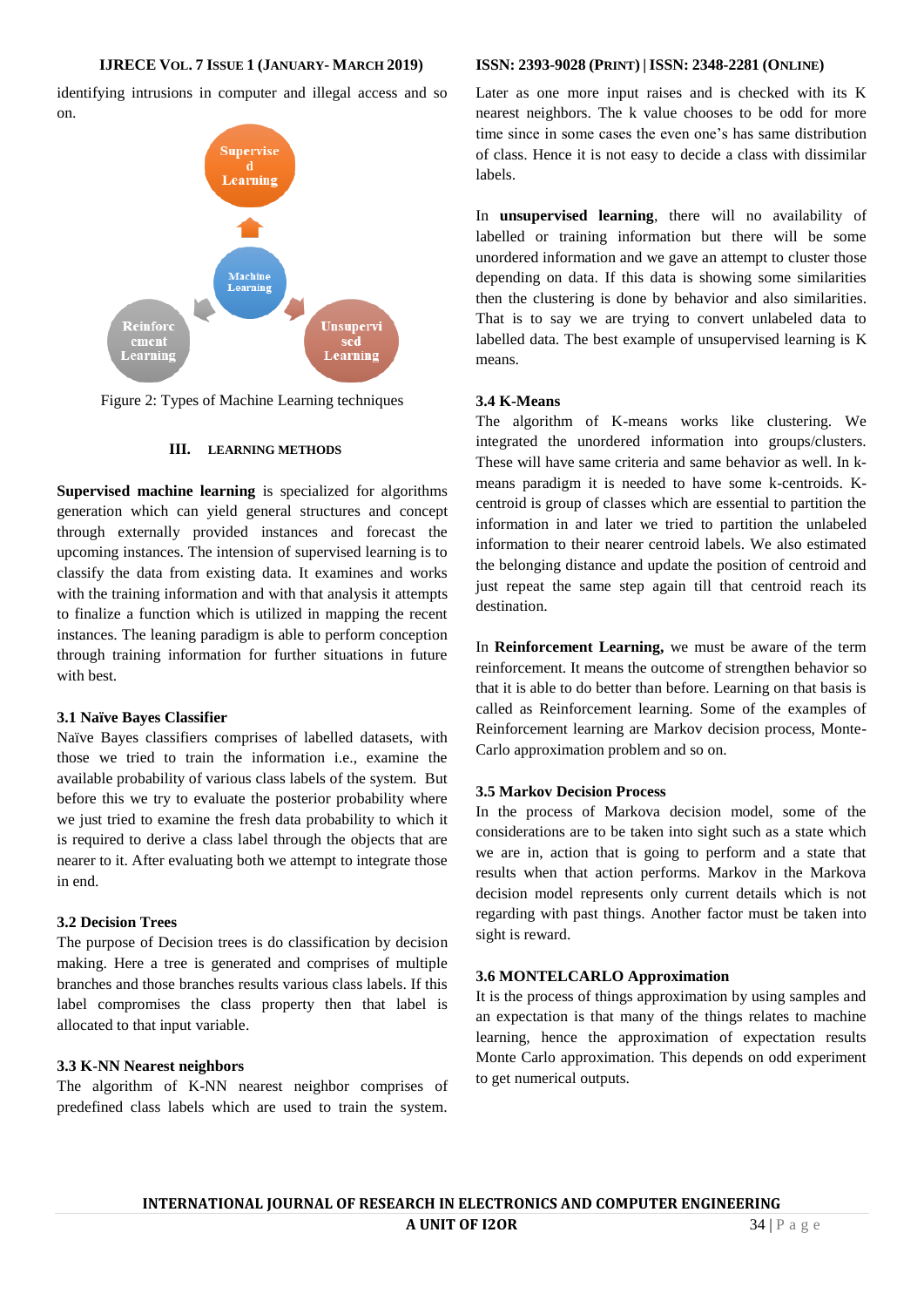#### **IJRECE VOL. 7 ISSUE 1 (JANUARY- MARCH 2019) ISSN: 2393-9028 (PRINT) | ISSN: 2348-2281 (ONLINE)**

# **IV. RELATED WORK**

The data reliability can be defined with different words like trustworthiness, credibility, fairness, accuracy and so on. Many machine learning methods are used during research to evaluate the reliability of a Tweet message. Fake news enables the people to believe those easily with their false beliefs. Whenever someone post some message in Twitter it rapidly reaches to mass people. No matter what whether the published information is genuine or fake but people will believe those and it leads to confusion to know which is real and which is not. It is hard to classify. Anyways the fake news publishing will greatly influences the people's lives and also their safety. Many research processes uses sentiment analysis and classification of emotions to find the fake information but it relies on the language in which that message is posted.

The data reliability can be defined with different words like trustworthiness, credibility, fairness, accuracy and so on. Many machine learning methods are used during research to evaluate the reliability of a Tweet message. Fake news enables the people to believe those easily with their false beliefs. Whenever someone post some message in Twitter it rapidly reaches to mass people. No matter what whether the published information is genuine or fake but people will believe those and it leads to confusion to know which is real and which is not. It is hard to classify. Anyways the fake news publishing will greatly influences the people's lives and also their safety. Many research processes uses sentiment analysis and classification of emotions to find the fake information but it relies on the language in which that message is posted.

There exists considerable concept for research is Machine Learning techniques to detect deception, most of those concentrated in doing classification of online reviews and posts which are publicly available. In particular these methods are useful in grouping with highly complicated methods of analysis. Specifically, Deep Syntax analysis including Probabilistic Context Free Grammars (PCFG) is shown to be particularly valuable in combination with n-gram methods. Under this section, we presented Twitter features and how it deals with the spams.

### **4.1 Features of Twitter**

Twitter allows accounts to "Follow" other accounts which one can put interest on. In contrary, the interaction between the users in Twitter is bi-directional instead of one way communication. A user can hit a "like" otherwise he can "Retweet (RT)" the same tweet to his followers. In the

following figure, we can see how the interaction will be between the users in Twitter. Every user can login to Twitter with unique username and he can post the tweets by referring some other Twitter user with a special character " $\omega$ " called as a "mention" in the Twitter. Users can instantly get notify whenever somebody hits like or do retweets or mention.



Figure 3: Relationship between users in Twitter

One more Twitter feature is to allow users in creating a public/private lists based on their interest and can group other users who are with the similar interests [15-17].In the same way, there is a possibility to manage those lists by including or removing the users in them and it is only done by the user who is an owner. The lists which are subscribed by the users are classified as "subscribe to" whereas the lists in which the user added by that owner are classified as "member of" and is shown in Figure 4.



Figure 4: Relationships between the lists and users

Twitter uses both the services provided by manually and computerized to give spam free environment. In twitter the manual services enables the users to report on spammers through their profile details. The approaches which belong to manual will consume more time and is unable to recognize spammers completely among mass people.

Twitter considers different factors like (1) posting fake information on many accounts or several fake news on single account, (2) to follow or unfollow many accounts in short time, (3) having many spam complaints on an account, (4) instantly hits on like, follow and retweets (5) posting harmful links (6) posting tweets which are not related to current aspects[18]. The Twitter Spam detection features are classified into three categories. Those are (1) Features based on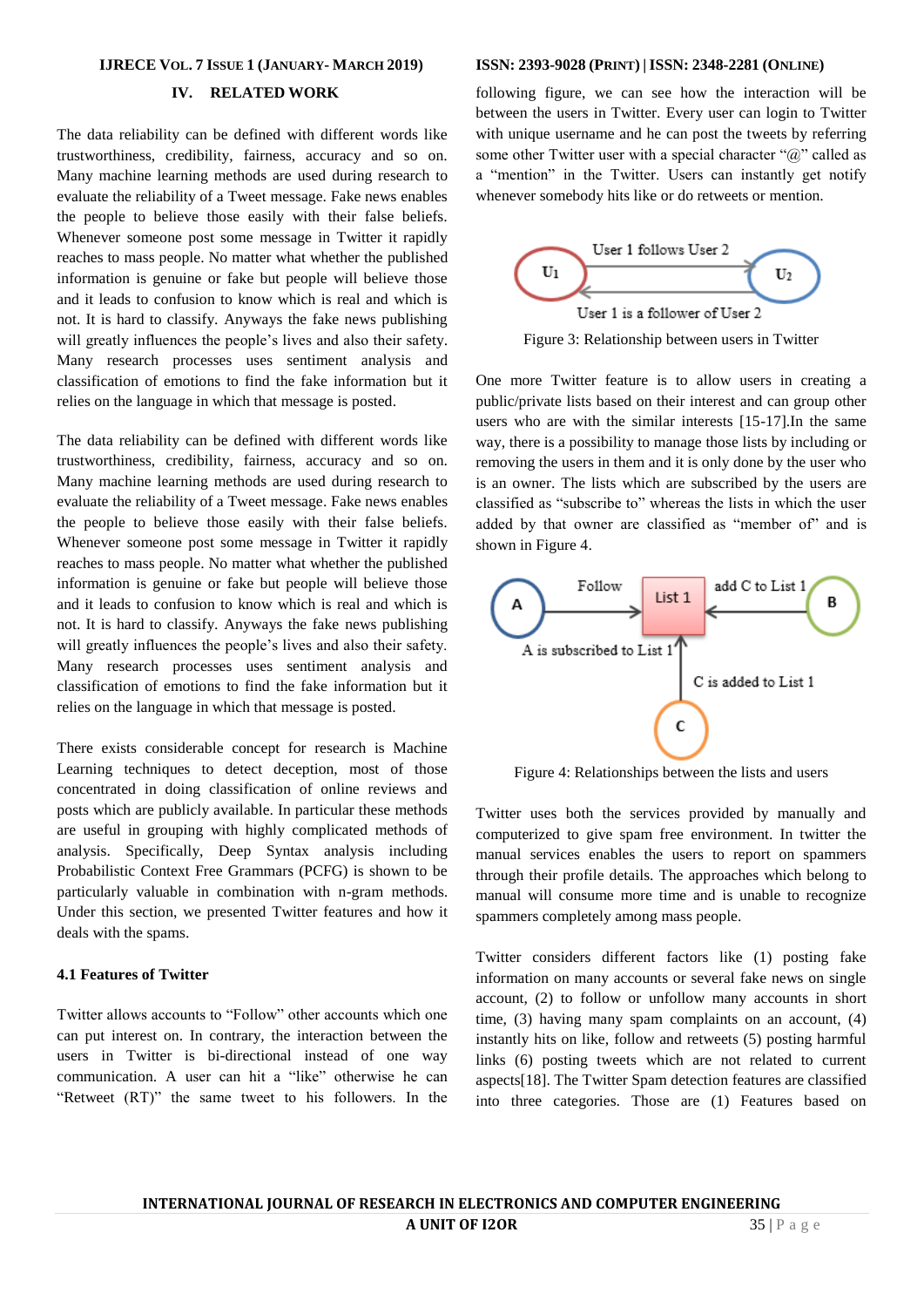Account. (2) Features based on tweets and (3) Interaction between a sender and receiver. Each of the above categories are discussed in the below.

# **1. Features based on Account**

The Spammers are identified through analyzing theirs' details provided in Twitter account which contains some essentials and are listed in the Table 1. Since some of them can be controlled by the user whereas some other cannot be controlled by the user [19].

| Feature             | Description                                          | Can user be<br>controlled? |
|---------------------|------------------------------------------------------|----------------------------|
| User name           | Unique identifier of<br>account                      | Yes                        |
| Profile picture     | Display picture of<br>account.                       | Yes                        |
| Theme colour        | The choice of theme<br>colour of account.            | Yes                        |
| Date of birth       | Birth date information<br>of account                 | Yes                        |
| Home page           | Account's web page                                   | <b>Yes</b>                 |
| Place               | Location                                             | Yes                        |
| Date of creation    | The date when account<br>created.                    | Yes                        |
| <b>Total Tweets</b> | Number of tweets that<br>account has.                | No                         |
| Following           | Total number of<br>accounts that account<br>follows. | No                         |

### Table 1: Account based spam detection features.

# **2. Features based on Tweets**

Spammers always tend to post some unwanted tweets to have people's attention. Those spammers can be recognized by analyzing the tweets they posted. It is essential to reduce spam tweets and the users must be provided an environment where there are no spams. It is an objective of Twitter. Every tweet comprises of the data and is listed in Table 2.

# **3. Graph-based Features**

Twitter is said as a network of users where a user associates with the Tweets. This can be represented in the form of a graph. In that graph, users and the tweets are represented through nodes whereas the links between them represents the relationship. By generating a graph for representing the users along with their interactions we can evaluate the occurrences of spams based on the distance between tweet's sender and mentions. The Table 3 the featured related to that graph are listed.

#### **IJRECE VOL. 7 ISSUE 1 (JANUARY- MARCH 2019) ISSN: 2393-9028 (PRINT) | ISSN: 2348-2281 (ONLINE)**

Table 2: Tweet based spam detection features.

| Feature             | Description                             | Can user be<br>controlled? |
|---------------------|-----------------------------------------|----------------------------|
| Sender              | who sends tweets                        | Yes                        |
| Mentions $(\omega)$ | Used in tweets                          | Yes                        |
| Hashtags(#)         | Used in tweets                          | Yes                        |
| Link                | Used in the tweet.                      | Yes                        |
| Likes               | Number of likes that a<br>tweet has.    | N <sub>0</sub>             |
| Retweets(RTs)       | Number of Retweets<br>that a tweet has. | N <sub>0</sub>             |
| Replies             | Replies received by a<br>tweet.         | N <sub>0</sub>             |
| Sent date           | Date when the tweet is<br>sent.         | Yes                        |
| Place               | Place where the tweet<br>posted         | Yes                        |

| Feature      | Description                               | Can user be<br>controlled? |
|--------------|-------------------------------------------|----------------------------|
| Distance     | Shortest path length<br>between the users | No                         |
| Connectivity | Connection strength                       | Nο                         |

### **V. TWITTER SPAM DETECTION METHODS**

Under this section, Twitter spam detection techniques are discussed. The proposed methods are classified into four methods. They are (A) Account-based spam detection methods, (B) tweet-based spam detection methods, (C) graph based spam detection methods, and (D) hybrid spam detection methods.

# **5.1 Account-based Spam Detectıon Methods**

These methods rely on the listed features in Table 1. Lin and Huang [20] recommended an approach for Twitter spam recognition based on two features. 1. URL rate which mentions the ratio of tweets count with URL in total tweets. 2. Interaction rate that states ratio of count of tweets which are of interacting among total tweets count.

#### **5.2 Tweet-based spam detection methods**

These methods are on the basis of features of tweet that are listed in the Table 2. The approaches to filter URLs uses crawlers either static or dynamic to examine recently found URLs. Besides to detect malicious URLs they will use URL otherwise website blacklist. These models use various features like URL and DNS information, redirections of URLs including source code (HTML). While spam detection some of the features are taken into sight like URLs length and domain details, brands involved in URLs, misuse of URL aliasing and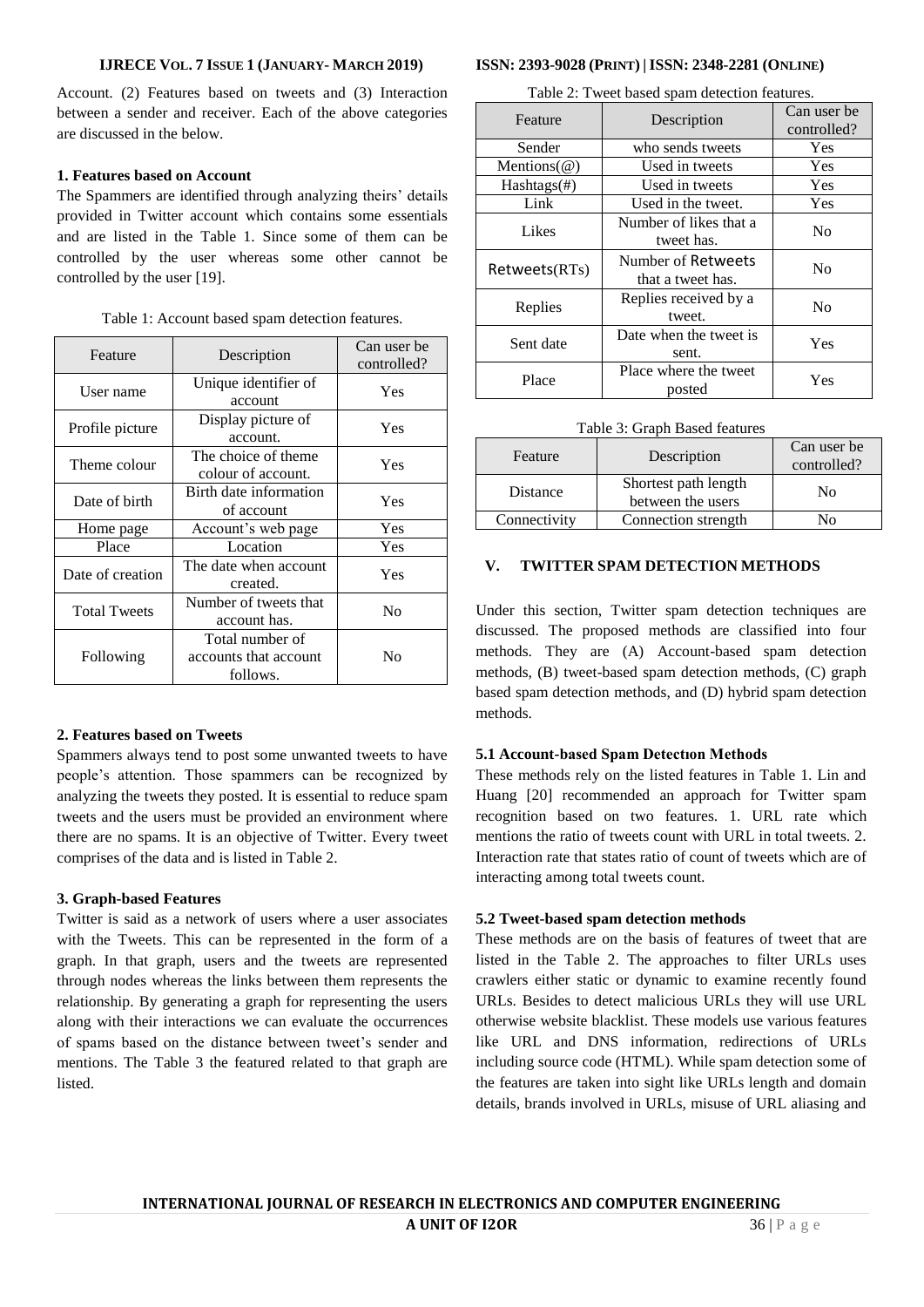so on. A filter called Prophiler [21] uses the techniques of static analysis for detecting the harmful data of website. The Prophiler's features are considered from (1) Website's HTML information like elements count within a specific region, elements count in malicious data, and count of involved URLs. (2) JavaScript related code like ratio of key-words to words, shellcode existence probability and number of DOM updating functions and (3) URL which is relatively closed like few of malicious URL patterns, existence of sub domains otherwise IP addresses in the URLs.

### **5.3 Graph-based Spam Detection Methods**

These methods are on the basis of features of tweet that are listed in the Table 2. Song et al. [29] evaluated distance and relationship among sender tweets and also mentions. The distance is defined by the shortest path length between a sender's tweets and mentions whereas connectivity is defined by the interaction between the users. The methods use graphical representation to describe Twitter's features with nodes and the edges. Graph models are the best way to represent the data related to interconnectivity otherwise topology. Hence graphs are generally used by the social networking sites like Twitter, Facebook which majorly created over users, concepts and interactions which are bi-directional. Even though it gives best performance regarding accurate rate and consideration to filter spam from the legitimate users, these are provided in hybrid spam detection methods because they are integrated with the other methods for spam detection.

#### **5.4. Hybrid Spam Detection Methods**

These methods use the combination of spam detection methods discussed in earlier sub sections so that to give highly robust methods for the same that evaluates the probability spam detection in all the way. Gao et al [24] suggested an approach on the basis of profile of tweet's sender, communication history, group size, and time interval on average, tweet's URLs on average. Chen et al [25] provided a real-time spam detection method for Twitter on the basis of 12 insignificant features that extracted from dataset comprising about 6.5 million spam tweets. The tweet-based based features of the proposed method are words count in every tweet, the count of URLs per every word, how many number of words, characters, hash tags, mentions, URL are used to tweet. Chu et al. [26] proposed a method to classify Twitter accounts as manual, bot and Cyborg based on both the account and tweet based features. For this classification they used the features are ratio of tweets count that includes URLs, ratio of count of followers to friends and so on. Amleshwaram et al. [27] introduced a hybrid Twitter spam detection method on the basis of both the account and tweet-based features.

# **VI.CONCLUSION**

Twitter is a well-known micro-blogging site where people can post something in short. The popularity captures the attention of spammers who are intended to spread malicious content through tweets. So to provide spam free environment in Twitter we must filter the spammers from the legitimate users. In this paper we have discussed role of machine learning and its sub categories in spam detection. We have explained the methods to extract the features from these micro blogging websites, which are very useful to detect the fake news or spam messages. Also explained the significance of deep leaning in the context of spammers filtering. We also depicted the features of spam detection in twitter along with their classification. We also, presented the twitter based fake detection methods along with the issues involved in such method. In this paper we mainly concentrated on the recent methods to detect the fake news and the scope of it in the current research and will come up with algorithms to improve the fake detection results in our next work.

#### **REFERENCES**

[1]. Anderson, J. Even social media-savvy teens can't spot a fake news story. Quartz 2017; Available from: [https://qz.com/927543/even-socialmedia-savvy-teens-cant](https://qz.com/927543/even-socialmedia-savvy-teens-cant-spot-a-fake-news-story/)[spot-a-fake-news-story/.](https://qz.com/927543/even-socialmedia-savvy-teens-cant-spot-a-fake-news-story/)

[2]. Bell, E. Facebook is eating the world. Columbia Journalism Review 2016; Available from: http://www.cjr.org/analysis/facebook\_and\_media.php.

[3]. Conroy, N., Rubin, V., and Chen, Y., Automatic deception detection: methods for finding fake news. Proceedings of the Association for Information Science and Technology, 2015. 52(1): p. 1-4.

[4]. BBC, N. The rise and rise of fake news. BBC Trending 2016; Available from: [http://www.bbc.com/news/blogs](http://www.bbc.com/news/blogs-trending-37846860)[trending-37846860.](http://www.bbc.com/news/blogs-trending-37846860)

[5]. N.K. Alex Cheng, Mark Evans, Inside the Political Twittersphere, Sysomos. (2009). https://sysomos.com/insidetwitter/politicaltwittersphere (accessed February 5, 2017).

[6]. Twitter Usage Statistics - Internet Live Stats, Internet Live Stats. (2017). http://www.internetlivestats.com/twitterstatistics/ (accessed February 5, 2017).

[7]. L. Jiang, M. Yu, M. Zhou, X. Liu, T. Zhao, Targetdependent Twitter Sentiment Classification, in: Comput. Linguist, 2011: pp. 151–160.

[8] S. Liu, X. Cheng, F. Li, F. Li, TASC: Topic-Adaptive Sentiment Classification on Dynamic Tweets, IEEE Trans. Knowl. Data Eng. 27 (2015) 1696–1709. doi:10.1109/TKDE.2014.2382600. [

[9] H. Saif, Y. He, M. Fernandez, H. Alani, Semantic Patterns for Sentiment Analysis of Twitter, in: Proc. 13th Int. Semant. Web Conf., Trentino, Italy, 2014: pp. 324–340.

[10] D. Goodin, Mystery attack drops avalanche of malicious messages on Twitter, Ars Tech. (2014). http://arstechnica.com/security/2014/04/mystery-attack